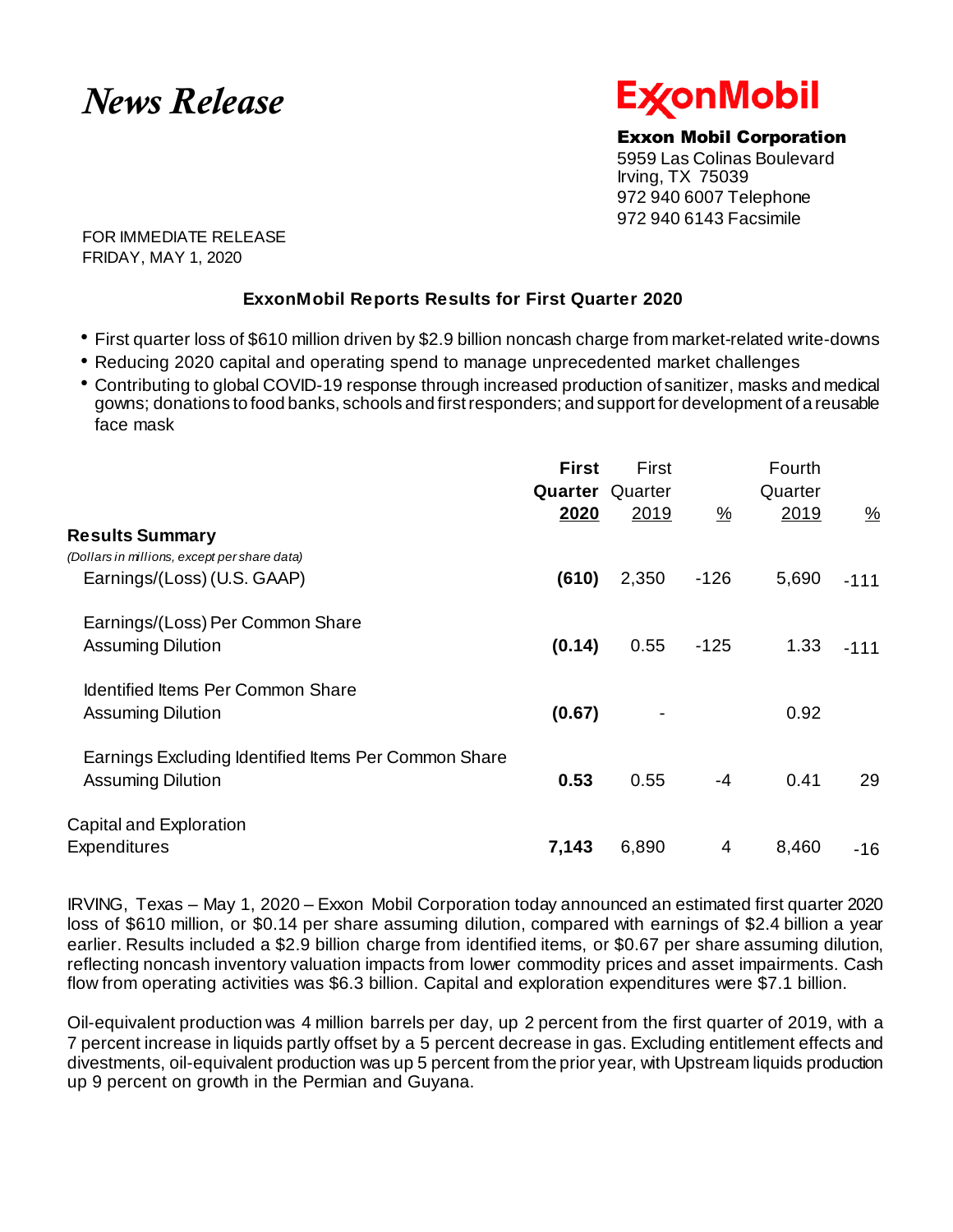In response to market conditions, ExxonMobil announced that it is reducing 2020 capital spending by 30 percent and cash operating expenses by 15 percent. Capex is now expected to be approximately \$23 billion for the year, down from the previously announced guidance of \$33 billion.

"COVID-19 has significantly impacted near-term demand, resulting in oversupplied markets and unprecedented pressure on commodity prices and margins," said Darren W. Woods, chairman and chief executive officer."While we manage through these challenging times, we are not losing sight of the long-term fundamentals that drive our business. Economic activity will return, and populations and standards of living will increase, which will in turn drive demand for our products and a recovery of the industry."

ExxonMobil's capital allocation priorities remain unchanged. The company's objectiveis to continue investing in industry-advantaged projects to create value, preserve cash for the dividend, and make appropriate use of its balance sheet.

"Our company remains strong and we will manage through the current market downturn as we have for decades," said Woods."Today's circumstances are certainly unique, but our people have the experience, our business has the scale, and we have the financial strength to see us through and emerge stronger than ever."

To minimize risks presented by COVID-19 and maintain operations,ExxonMobil has implemented enhanced cleaning procedures and modified work practices at sites around the world.

The company is maximizing production of products critical to the globalresponse, including isopropyl alcohol, which is used to manufacture hand sanitizer, and polypropylene, which is used to make protective masks, gowns and wipes. Manufacturing operations in Louisiana have been reconfigured to produce medical-grade hand sanitizer for donation to COVID-19 response efforts in Louisiana, NewJersey, New Mexico, New York, Pennsylvania and Texas. ExxonMobil is assisting in community-level relief efforts around the world with donations to support food banks and provide fuel, meals, and masks for health care workers and first responders. In addition, ExxonMobil is supporting efforts to redesign and accelerate production of reusable face masks and shields to help alleviate the shortage for medical workers and first responders.

#### **First Quarter 2020 Business Highlights**

#### **Upstream**

- **•** Crude prices weakened significantly during the quarter, reflecting an unprecedented combination of oversupply and the impacts of COVID-19 on global demand.
- **•** Natural gas prices were lower compared to the fourth quarter, reflecting reduced demand due to mild seasonal weather and COVID-19.
- **•** Total production volumes were essentially unchanged fromthe fourth quarter.Excluding entitlement effects and divestments, both liquids and gas volumes increased 5 percent on growth and lower scheduled maintenance. Production in Guyana at the Liza Phase 1 development continues to ramp up, while the first oil shipment was successfully processed at the company's refinery in Baytown, Texas. Permian production grew 20 percent from the fourth quarter, and was up 56 percent from the first quarter of 2019.

#### **Downstream**

- **•** Industry fuels margins weakened driven by a significant demand decrease for jet fuel and gasoline, impacting results in the quarter. The company experienced favorable mark-to-market derivative impacts associated with its trading activity.
- **•** Scheduled maintenance activity was lower than fourth quarter, while overall refining throughput was essentially flat as the company managed refinery operations in line with fuel demand and integrated chemical manufacturing needs.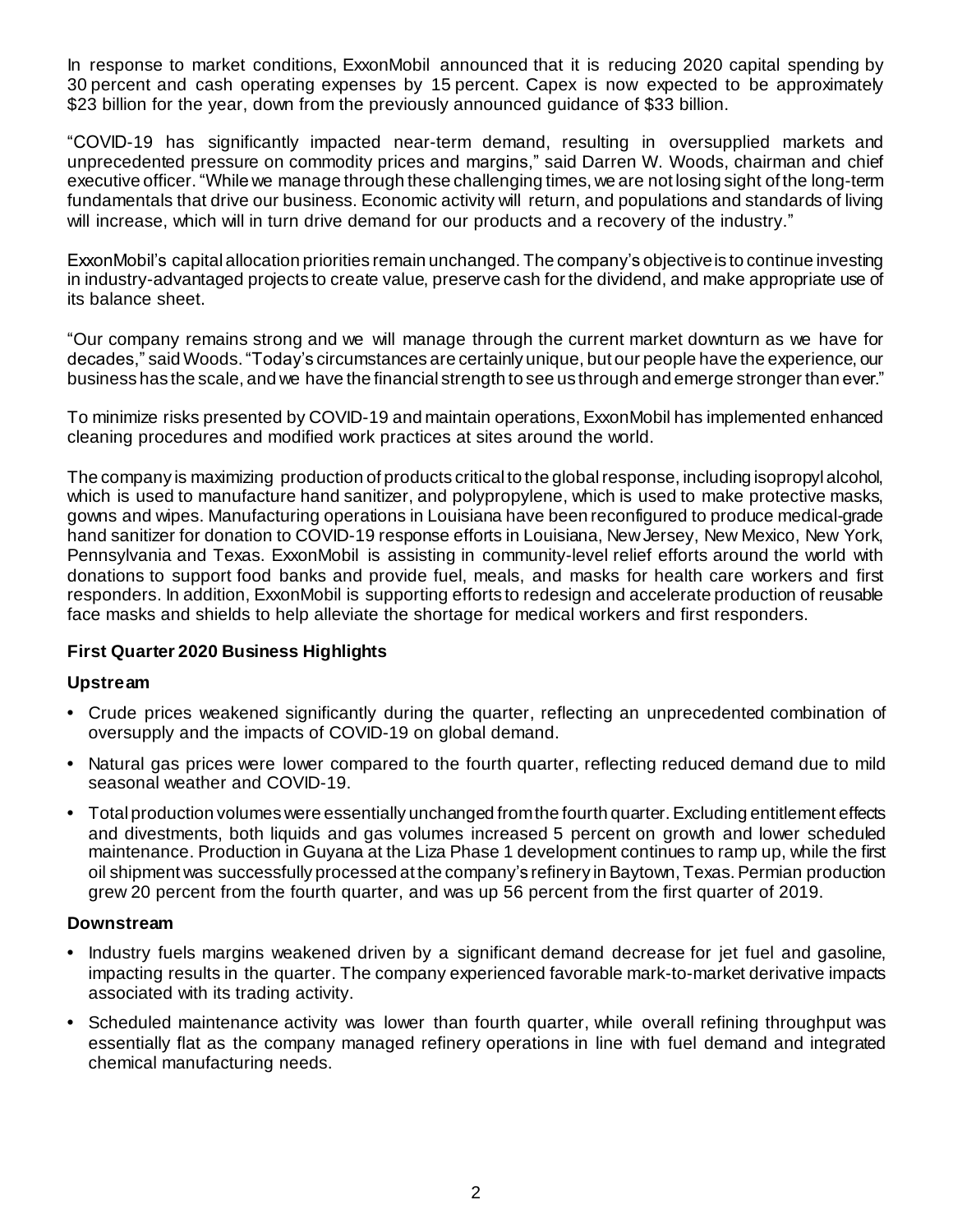#### **Chemical**

- **•** While chemical realizations remain impacted by industry capacity additions, the company experienced margin improvement across the portfolio due to a significant drop in liquids feedstock prices.
- **•** ExxonMobil has increased production at its U.S. Gulf Coast and Asia manufacturing facilities of critical raw materials used in medical masks, gowns and hand sanitizer to help support front line COVID-19 response. The additional monthly production of specialized polypropylene and isopropyl alcohol is enough for 200 million masks or 20 million gowns, and up to 50 million 4-ounce bottles of medical-grade hand sanitizer.
- **•** In April, the company reconfigured manufacturing operations in Louisiana to produce medical-grade hand sanitizer for donation to COVID-19 response efforts in Louisiana, New Jersey, New Mexico, New York, Pennsylvania, and Texas. Initial production of 160,000 gallons of medical grade sanitizer – enough to fill nearly 5 million 4-ounce bottles – is being distributed to medical providers and first responders. Additional donation locations are planned.

#### **Strengthening the Portfolio**

**•** ExxonMobil made an additional discovery offshoreGuyanaat the Uaru well during the first quarter, marking its 16th discovery on the Stabroek Block and adding to the previously announced estimated recoverable resource in Guyana of more than 8 billion oil-equivalent barrels. Production from the Liza Phase 1 development continues to ramp up and will reach up to 120,000 gross barrels of oil per day, utilizing the Liza Destiny floating production storage and offloading vessel (FPSO). The Liza Unity FPSO, which will be employed for the second phase of Liza development and will have a gross production capacity of 220,000 barrels of oil per day, is under construction and expected to start production in 2022. Pending government approvals and project sanctioning of a third development, production from the Payara field north of the Liza discoveries will increase gross production by an additional 220,000 barrels of oil per day.

#### **Disciplined Investing**

**•** ExxonMobil announced that it is reducing its 2020 capital spending by 30 percent and lowering cash operating expenses by 15 percent in response to low commodity prices resulting from oversupply and demand weakness from the COVID-19 pandemic. Capital investments for 2020 are expected to be about \$23 billion, down from the previously announced \$33 billion. Reduced spending is being achieved through increased efficiencies, lower market prices, and slower project pace including the U.S. Permian Basin, Rovuma LNG in Mozambique, and expansions of downstream and chemical facilities. The 15 percent decrease in cash operating expenses is driven by increased efficiencies, reduced activity, and lower energy costs. ExxonMobil continues to monitor market developments and evaluate additional reduction steps.

#### **Advancing Innovative Technologies and Products**

- **•** ExxonMobil announced in April that it joined the Global Center for Medical Innovation (GCMI) to initiate multi-sector and joint development projects to rapidly redesign and manufacture reusable personal protection equipment for health care workers, such as face shields and masks, which are in short supply as a result of the COVID-19 pandemic. ExxonMobil is applying its extensive knowledge and experience with polymer-based technologies in combination with GCMI to facilitate development and expedite thirdparty production of innovative safety equipment that can be sterilized and worn multiple times, including a new industrial-style mask that is being fast-tracked for production to address shortages of N95 masks.
- **•** ExxonMobil released a model framework for industry-wide methane regulations and urges stakeholders, policymakers and governments to develop comprehensive, enhanced rules to reduce emissions in all phases of production. The framework is based on the company's voluntary methane reduction program, which involves prioritized replacement of components with a high-leak potential at production sites, technology enhancements to infrastructure and substantial data gathering and research. ExxonMobil has reduced methane emissions from its U.S. unconventional operations by 20 percent since 2016 and remains on track to reach its target of a 15 percent reduction across the company.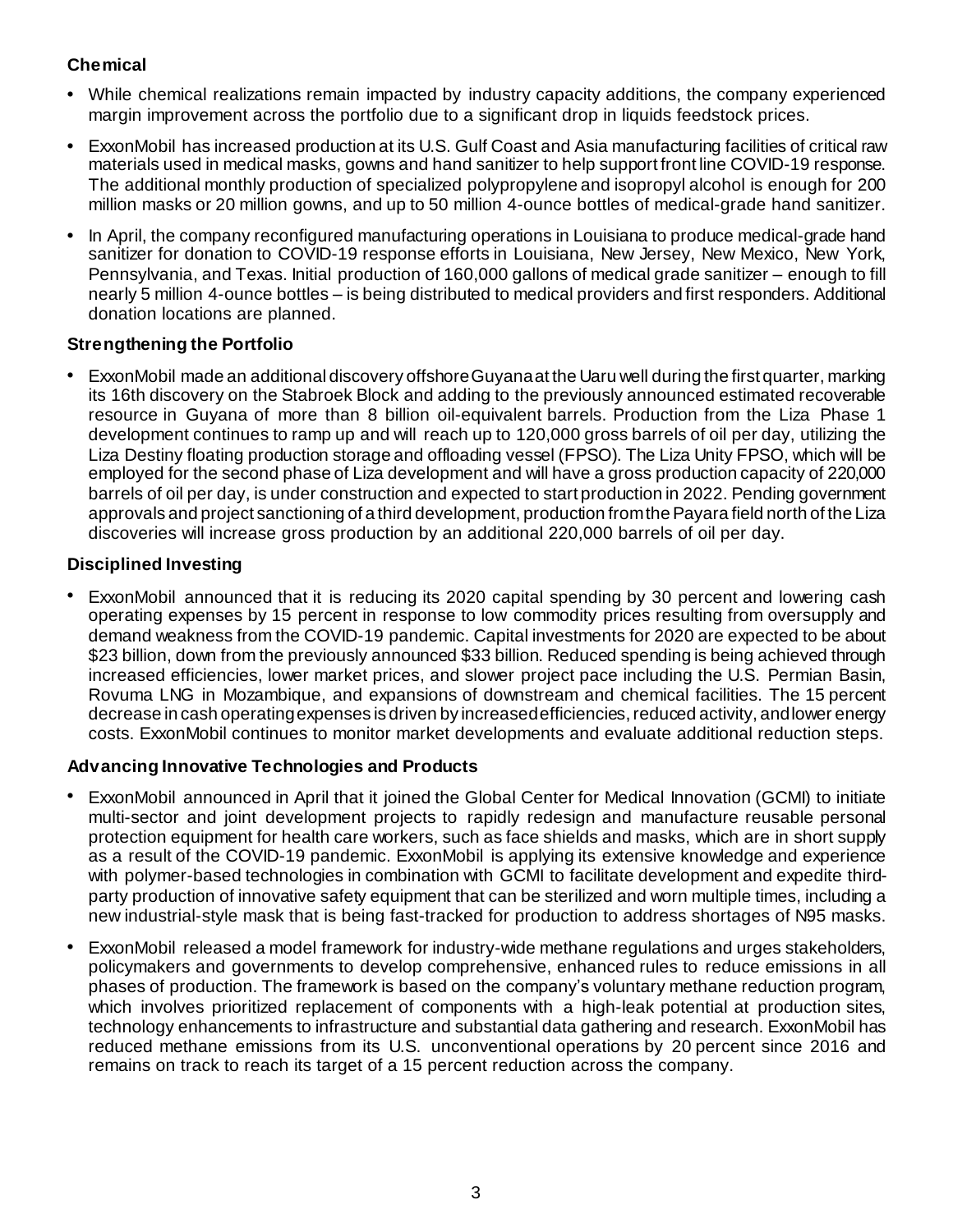## **Results and Volume Summary**

| <b>Millions of Dollars</b>     | 1Q    | 1Q    |        |                                                                                                                                                                                                                                                                                                                              |
|--------------------------------|-------|-------|--------|------------------------------------------------------------------------------------------------------------------------------------------------------------------------------------------------------------------------------------------------------------------------------------------------------------------------------|
| (unless noted)                 | 2020  | 2019  |        | <b>Change Comments</b>                                                                                                                                                                                                                                                                                                       |
| <b>Upstream</b>                |       |       |        |                                                                                                                                                                                                                                                                                                                              |
| U.S.                           | (704) | 96    |        | -800 Lower prices partly offset by higher<br>unconventional volumes; unfavorable identified<br>items (impairment -315, noncash inventory<br>valuation -45)                                                                                                                                                                   |
| Non-U.S.                       | 1,240 | 2,780 |        | -1,540 Lower prices and reduced gas volumes partly<br>offset by higher liquids volumes; unfavorable<br>identified items (noncash inventory valuation -218,<br>impairment -41)                                                                                                                                                |
| <b>Total</b>                   | 536   | 2,876 |        | $-2,340$ Prices $-2,020$ , liquids volumes $+290$ , gas<br>volumes -70, other +80, identified items -620                                                                                                                                                                                                                     |
| Production (koebd)             | 4,046 | 3,981 |        | +65 Liquids +153 kbd: growth, higher entitlements,<br>and lower maintenance, partly offset by<br>divestments                                                                                                                                                                                                                 |
|                                |       |       |        | Gas -528 mcfd: growth and higher entitlements,<br>more than offset by divestments and lower<br>demand                                                                                                                                                                                                                        |
| <b>Downstream</b>              |       |       |        |                                                                                                                                                                                                                                                                                                                              |
| <b>U.S.</b>                    | (101) | (161) |        | +60 Higher margins, with lower industry refining<br>margins more than offset by favorable mark-to-<br>market derivatives, and improved manufacturing<br>on lower scheduled maintenance; unfavorable<br>identified items (-411, mainly noncash inventory<br>valuation)                                                        |
| Non-U.S.                       | (510) | (95)  |        | -415 Higher margins, with lower industry refining<br>margins more than offset by favorable mark-to-<br>market derivatives, and improved manufacturing,<br>partly offset by unfavorable foreign exchange and<br>lower market demand; unfavorable identified items<br>(noncash inventory valuation -1,196,<br>impairment -335) |
| <b>Total</b>                   | (611) | (256) |        | -355 Margins +1,260, manufacturing +520, market<br>demand -50, forex/other -150, identified<br>items -1,940                                                                                                                                                                                                                  |
| Petroleum Product Sales (kbd)  | 5,287 | 5,415 | $-128$ |                                                                                                                                                                                                                                                                                                                              |
| <b>Chemical</b>                |       |       |        |                                                                                                                                                                                                                                                                                                                              |
| U.S.                           | 288   | 161   |        | +127 Higher margins; unfavorable identified item<br>(impairment -90)                                                                                                                                                                                                                                                         |
| Non-U.S.                       | (144) | 357   |        | -501 Lower margins and volumes; unfavorable<br>identified items (-232, mainly noncash inventory<br>valuation)                                                                                                                                                                                                                |
| <b>Total</b>                   | 144   | 518   |        | -374 Margins +10, volumes -60, identified items -320                                                                                                                                                                                                                                                                         |
| Prime Product Sales (kt)       | 6,237 | 6,772 | $-535$ |                                                                                                                                                                                                                                                                                                                              |
| <b>Corporate and financing</b> | (679) | (788) | $+109$ |                                                                                                                                                                                                                                                                                                                              |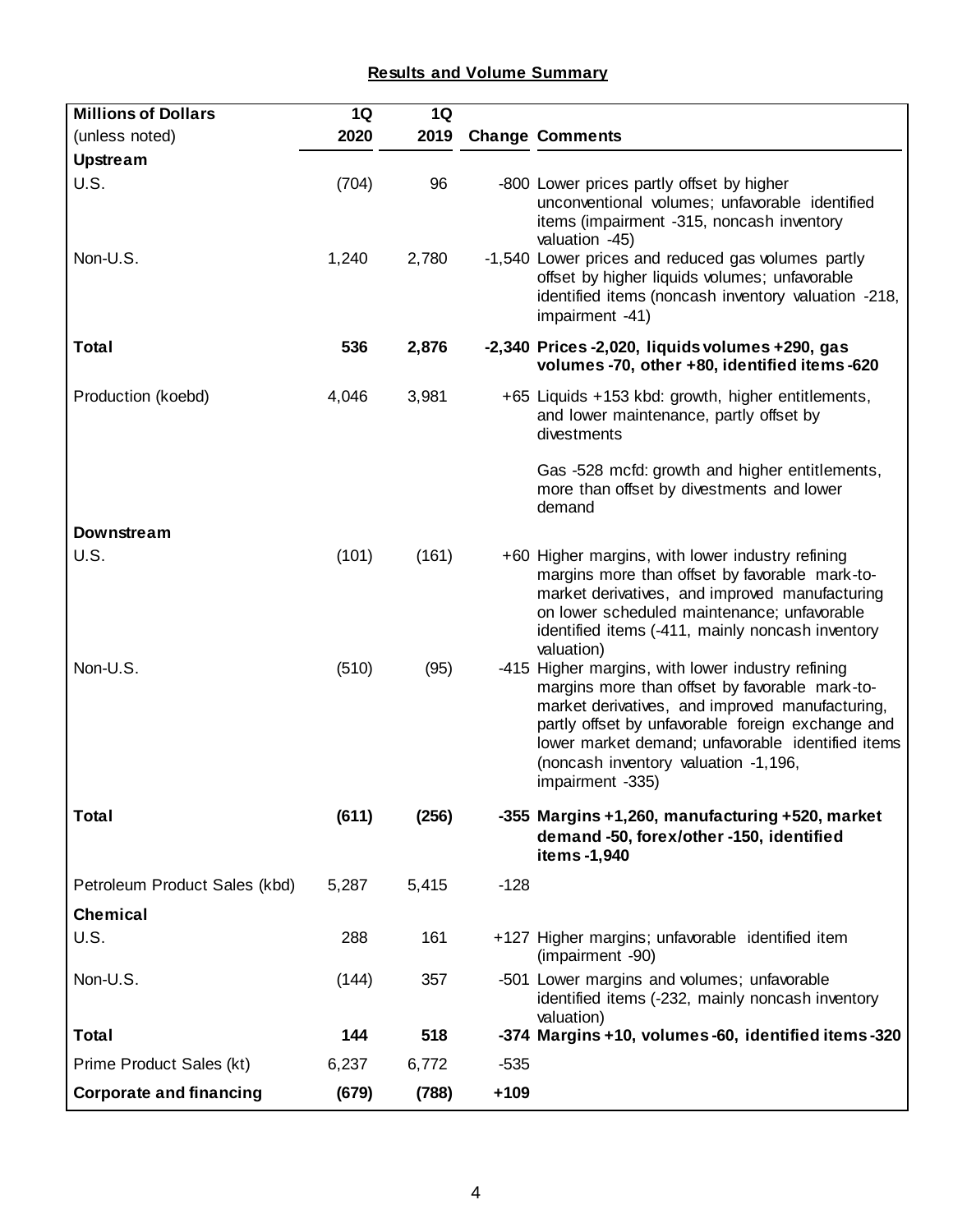## **Results and Volume Summary**

| <b>Millions of Dollars</b>                       | 1Q    | 4Q    |        |                                                                                                                                                                                                                                                                                                                                                                         |
|--------------------------------------------------|-------|-------|--------|-------------------------------------------------------------------------------------------------------------------------------------------------------------------------------------------------------------------------------------------------------------------------------------------------------------------------------------------------------------------------|
| (unless noted)                                   | 2020  | 2019  |        | <b>Change Comments</b>                                                                                                                                                                                                                                                                                                                                                  |
| <b>Upstream</b>                                  |       |       |        |                                                                                                                                                                                                                                                                                                                                                                         |
| <b>U.S.</b>                                      | (704) | 68    |        | -772 Lower prices partly offset by lower expenses and<br>higher unconventional volumes; unfavorable<br>identified items (impairment -315, noncash<br>inventory valuation -45)                                                                                                                                                                                           |
| Non-U.S.                                         | 1,240 | 6,069 |        | -4,829 Lower prices partly offset by favorable foreign<br>exchange and tax impacts, and higher liquids<br>volumes; unfavorable identified items (noncash<br>inventory valuation -218, impairment -41, prior<br>quarter -3,947 mainly Norway divestment)                                                                                                                 |
| <b>Total</b>                                     | 536   | 6,137 |        | -5,601 Prices -1,720, volumes +240, other +450,<br>identified items-4,570                                                                                                                                                                                                                                                                                               |
| Production (koebd)                               | 4,046 | 4,018 |        | +28 Liquids +44 kbd: growth and lower maintenance,<br>partly offset by divestments                                                                                                                                                                                                                                                                                      |
|                                                  |       |       |        | Gas -99 mcfd: growth and lower maintenance,<br>more than offset by divestments and lower<br>entitlements                                                                                                                                                                                                                                                                |
| Downstream                                       |       |       |        |                                                                                                                                                                                                                                                                                                                                                                         |
| U.S.                                             | (101) | 895   |        | -996 Lower margins on weaker industry refining<br>margins, reduced manufacturing contribution on<br>increased downtime, and year-end LIFO (-460);<br>unfavorable identified items (-411, mainly<br>noncash inventory valuation)                                                                                                                                         |
| Non-U.S.                                         | (510) | 3     |        | -513 Higher margins on favorable mark-to-market<br>derivatives, improved manufacturing on lower<br>scheduled maintenance, and lower supply chain<br>and marketing expenses, partly offset by lower<br>market demand, unfavorable foreign exchange,<br>and year-end LIFO (-80); unfavorable identified<br>items (noncash inventory valuation -1,196,<br>impairment -335) |
| <b>Total</b>                                     | (611) | 898   |        | -1,509 Margins +920, market demand -110, supply<br>chain and marketing expenses +300, year-end<br>LIFO -540, forex/other -140, identified<br>items -1,940                                                                                                                                                                                                               |
| Petroleum Product Sales (kbd)<br><b>Chemical</b> | 5,287 | 5,482 | $-195$ |                                                                                                                                                                                                                                                                                                                                                                         |
| U.S.                                             | 288   | (2)   |        | +290 Higher margins and lower expenses; unfavorable<br>identified item (impairment -90)                                                                                                                                                                                                                                                                                 |
| Non-U.S.                                         | (144) | (353) |        | +209 Higher margins and lower expenses; unfavorable<br>identified items (-232, mainly noncash inventory<br>valuation)                                                                                                                                                                                                                                                   |
| <b>Total</b>                                     | 144   | (355) |        | +499 Margins +540, expenses +250, other +30,<br>identified items-320                                                                                                                                                                                                                                                                                                    |
| Prime Product Sales (kt)                         | 6,237 | 6,569 | $-332$ |                                                                                                                                                                                                                                                                                                                                                                         |
| <b>Corporate and financing</b>                   | (679) | (990) |        | +311 Favorable tax and foreign exchange impacts                                                                                                                                                                                                                                                                                                                         |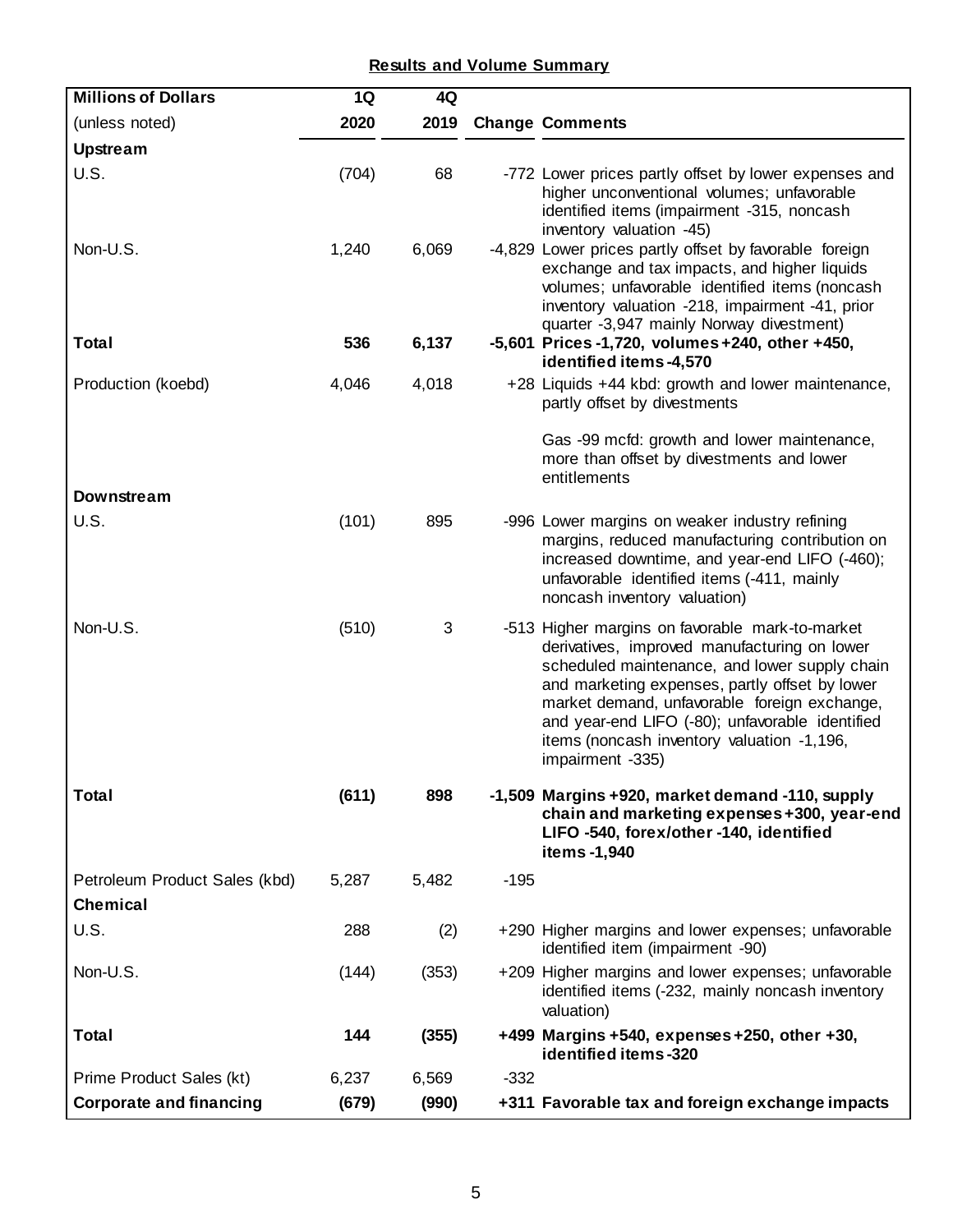| <b>Millions of Dollars</b>                           | 1Q    |                                                    |
|------------------------------------------------------|-------|----------------------------------------------------|
|                                                      |       | 2020 Comments                                      |
| Net income (loss) including noncontrolling interests | (770) | Including (\$160) million noncontrolling interests |
| Depreciation                                         | 5,819 | Including impairment impacts                       |
| Noncash inventory adjustment                         | 2.245 | Including \$149 million noncontrolling interests   |
| Changes in operational working capital               | (942) | Mainly inventory build                             |
| Other                                                | (78)  |                                                    |
| <b>Cash Flow from Operating</b>                      | 6,274 |                                                    |
| <b>Activities (U.S. GAAP)</b>                        |       |                                                    |
| Asset sales                                          | 86    |                                                    |
| <b>Cash Flow from Operations</b>                     | 6,360 |                                                    |
| and Asset Sales                                      |       |                                                    |
| Changes in operational working capital               | 942   |                                                    |
| <b>Cash Flow from Operations</b>                     | 7,302 |                                                    |
| and Asset Sales excluding Working Capital            |       |                                                    |

#### **Cash Flow from Operations and Asset Sales excluding Working Capital**

#### **First Quarter 2020 Financial Updates**

During the first quarter of 2020, Exxon Mobil Corporation purchased 6 million shares of its common stock for the treasury at a gross cost of \$305 million. These shares were acquired to offset dilution in conjunction with the company's benefit plans and programs. The corporation will continue to acquire shares to offset dilution in conjunction with its benefit plans and programs.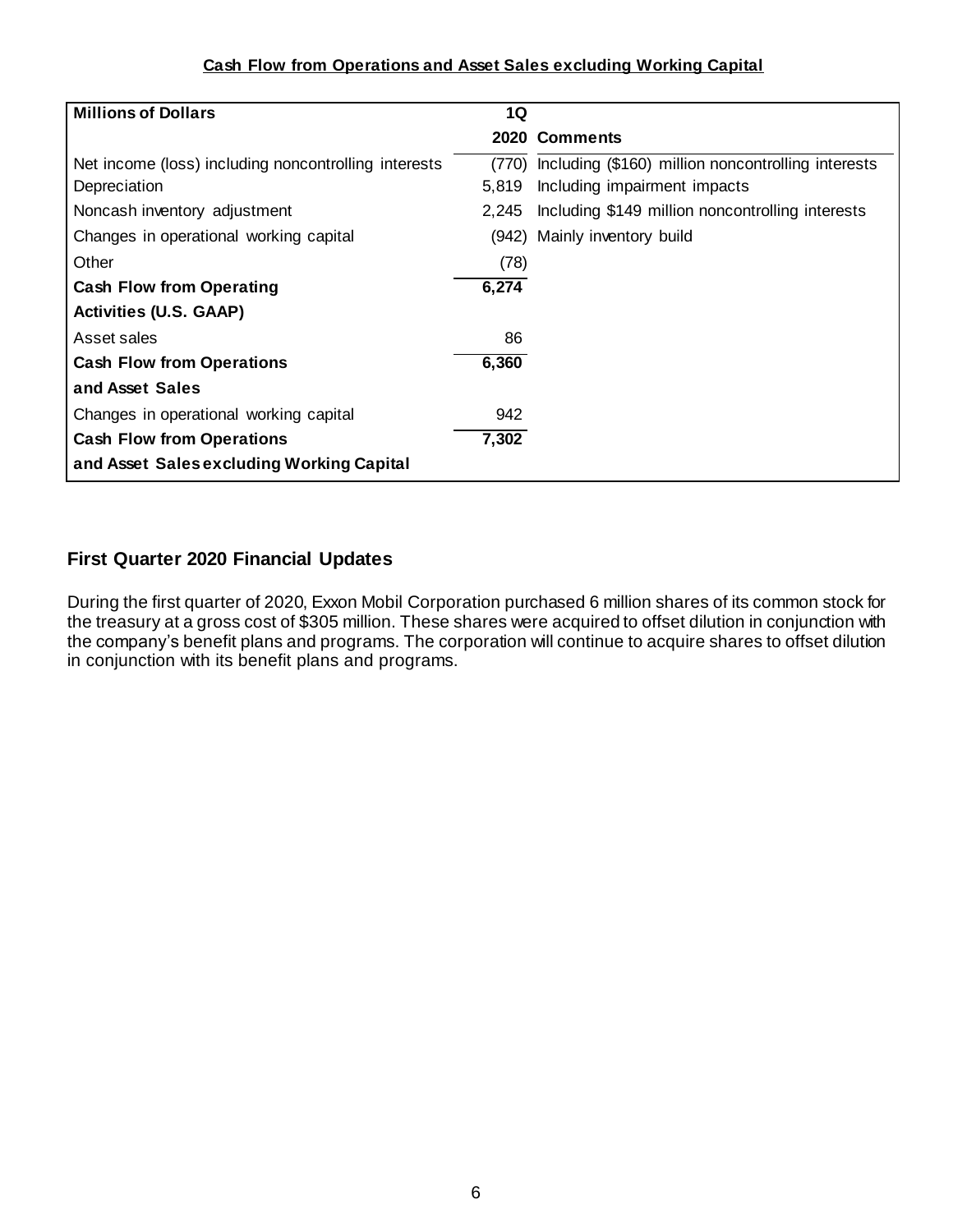*ExxonMobil will discuss financial and operating results and other matters during a webcast at 8:30 a.m. Central Time on May 1, 2020. To listen to the event or access an archived replay, please visit [www.exxonmobil.com](http://www.exxonmobil.com/)***.**

#### *Cautionary Statement*

*Outlooks, projections, goals, targets, descriptions of strategic plans and objectives, and other statements of future events or conditions in this release are forward-looking statements. Actual future results, including financial and operating performance, the impact of the COVID-19 pandemic on results; planned capital and cash operating expense reductions; total capital expenditures and mix; cash flow, dividend and shareholder returns; business and project plans, timing, costs and capacities; resource recoveries and production rates; accounting effects resulting from market developments andExxonMobil's responsive actions; and the impact of new technologies, including to increase capital efficiency and production and to reduce greenhouse gas* emissions, could differ materially due to a number of factors. These include global or regional changes in the *supply and demand for oil, natural gas, petrochemicals, and feedstocks and other market conditions that impact prices and differentials; the outcome of government policies and actions, including actions taken to address COVID-19 and to maintain the functioning of national and global economies and markets; the impact of company actions to protect the health and safety of employees, vendors, customers, and communities; actions of competitors and commercial counterparties; the ability to access short- and long-termdebt markets on a timely and affordable basis; the severity, length and ultimate impact of COVID-19 on people and economies;reservoir performance; the outcome of exploration projects and timely completion of development and construction projects;changes in law, taxes, or regulation including environmentalregulations, and timely granting of governmental permits; war, trade agreements and patterns, shipping blockades or harassment, and other political or security disturbances; opportunities for and regulatory approval of potential investments or divestments; the actions of competitors; the capture of efficiencies between business lines; unforeseen technical or operating difficulties; unexpected technological developments; the ability to bring new technologies to commercial scale on a cost-competitive basis, including large-scale hydraulic fracturing projects; general economic conditions including the occurrence and duration of economic recessions; the results ofresearch programs; and other factors discussed under the headingFactorsAffecting Future Results* on the Investors page of our website at www.exxonmobil.com and in Item 1A of ExxonMobil's 2019 Form 10-*K. We assume no duty to update these statements as of any future date.*

#### *Frequently Used Terms and Non-GAAP Measures*

This press release includes cash flow from operations and asset sales. Because of the reqular nature of our *asset management and divestment program, we believe it is useful for investors to consider proceeds associated with the sales of subsidiaries, property, plantand equipment, and sales and returns of investments together with cash provided by operating activities when evaluating cash available for investment in the* business and financing activities. A reconciliation to net cash provided by operating activities for first quarter *2020 is shown on page 6 and for 2020 and 2019 periods in Attachment V.*

*This press release also includes cash flow from operations and asset sales excluding working capital. We* believe it is useful for investors to consider these numbers in comparing the underlying performance of our *business across periods when there are significant period-to-period differences in the amount of changes in* working capital. A reconciliation to net cash provided by operating activities for first quarter 2020 is shown on *page 6 and for 2020 and 2019 periods in Attachment V.*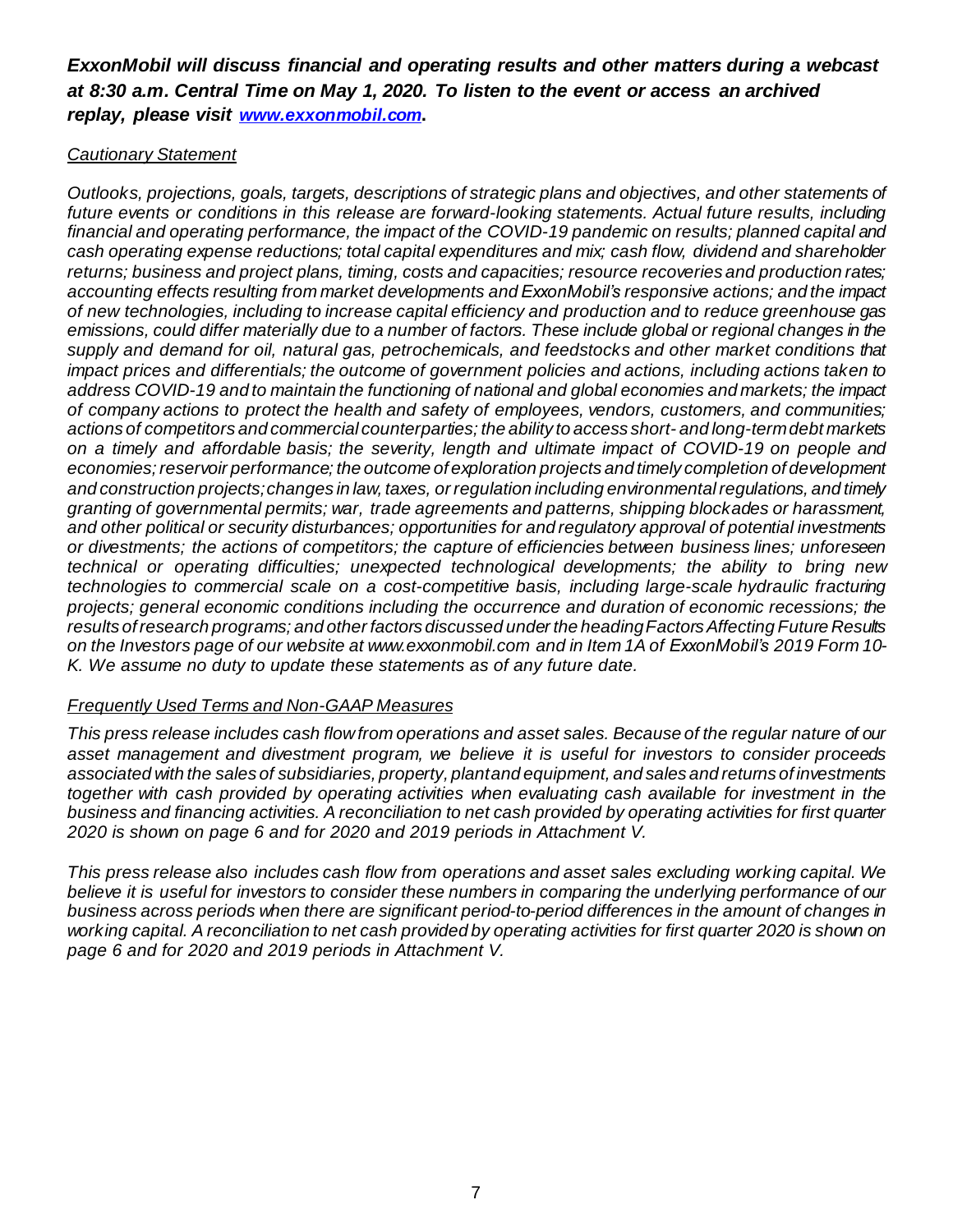*This press release also includes earnings excluding identifieditems, which are earnings excluding individually significant non-operational events with an absolute corporate total earnings impact of at least \$250 million in* a given quarter. The earnings impact of an identified item for an individual segment may be less than \$250 million when the item impacts several segments. We believe it is useful for investors to consider these figures *in comparing the underlying performance of our business across periods when one, or both, periods include* identified items. A reconciliation to earnings is shown for 2020 and 2019 periods in Attachments II-a and II-b. *Corresponding per share amounts are shown on page 1 and in attachment II-b, including a reconciliation to earnings per common share – assuming dilution (U.S. GAAP).*

This press release also includes total taxes including sales-based taxes. This is a broader indicator of the *total tax burden on the corporation's products and earnings, including certain sales and value-added taxes imposed on and concurrent with revenue-producing transactions with customers and collected on behalf of governmental authorities ("sales-basedtaxes"). It combines "Income taxes" and "Total other taxes and duties"* with sales-based taxes, which are reported net in the income statement. We believe it is useful for the *corporation and its investors to understand the total tax burden imposed on the corporation's products and* earnings. A reconciliation to total taxes is shown as part of the Estimated Key Financial and Operating Data *in Attachment I.*

References to the resource base and other quantities of oil, natural gas or condensate may include estimated amounts that are not yet classified as "proved reserves" under SEC definitions, but which are expected to be ultimately recoverable. The term "project" as used in this release can refer to a variety of different activities *and does not necessarily have the same meaning as in any government payment transparency reports. Further information on ExxonMobil's frequently used financial and operating measures and other terms including "Cash flow from operations and asset sales", and "Total taxes including sales-based taxes" is contained under the heading "Frequently Used Terms"available through the "Investors"section of our website at www.exxonmobil.com.*

#### *LIFO Inventory*

*Crude oil, products and merchandise inventories are carried at the lower of current market value or cost, generally determined under the last-in first-out method (LIFO). The corporation's results for the first quarter* of 2020 include an after-tax earnings charge of \$2,096 million from writing down the book value of inventories to their market value at the end of the period. The earnings impact may be adjusted upward or downward this *year based on prevailing market prices at the time of future evaluations.At year-end, any required adjustment is considered permanent and is incorporated into the LIFO carrying value of the inventory.*

#### *Reference to Earnings*

*References to corporate earnings mean net income attributable to ExxonMobil (U.S. GAAP) from the consolidated income statement. Unless otherwise indicated, references to earnings, Upstream, Downstream, Chemical and Corporate and financing segment earnings, and earnings per share are ExxonMobil's share after excluding amounts attributable to noncontrolling interests.*

*Exxon Mobil Corporation has numerous affiliates, many with names that include ExxonMobil, Exxon, Mobil, Esso, and XTO. For convenience and simplicity, those terms and terms such as corporation, company, our, we, and its are sometimes used as abbreviated references to specific affiliates or affiliate groups. Similarly, ExxonMobil has business relationships with thousands of customers, suppliers, governments, and others. For convenience and simplicity, words such as venture, joint venture, partnership, co-venturer, and partner are used to indicate business and other relationships involving common activities and interests, and those words may not indicate precise legal relationships.*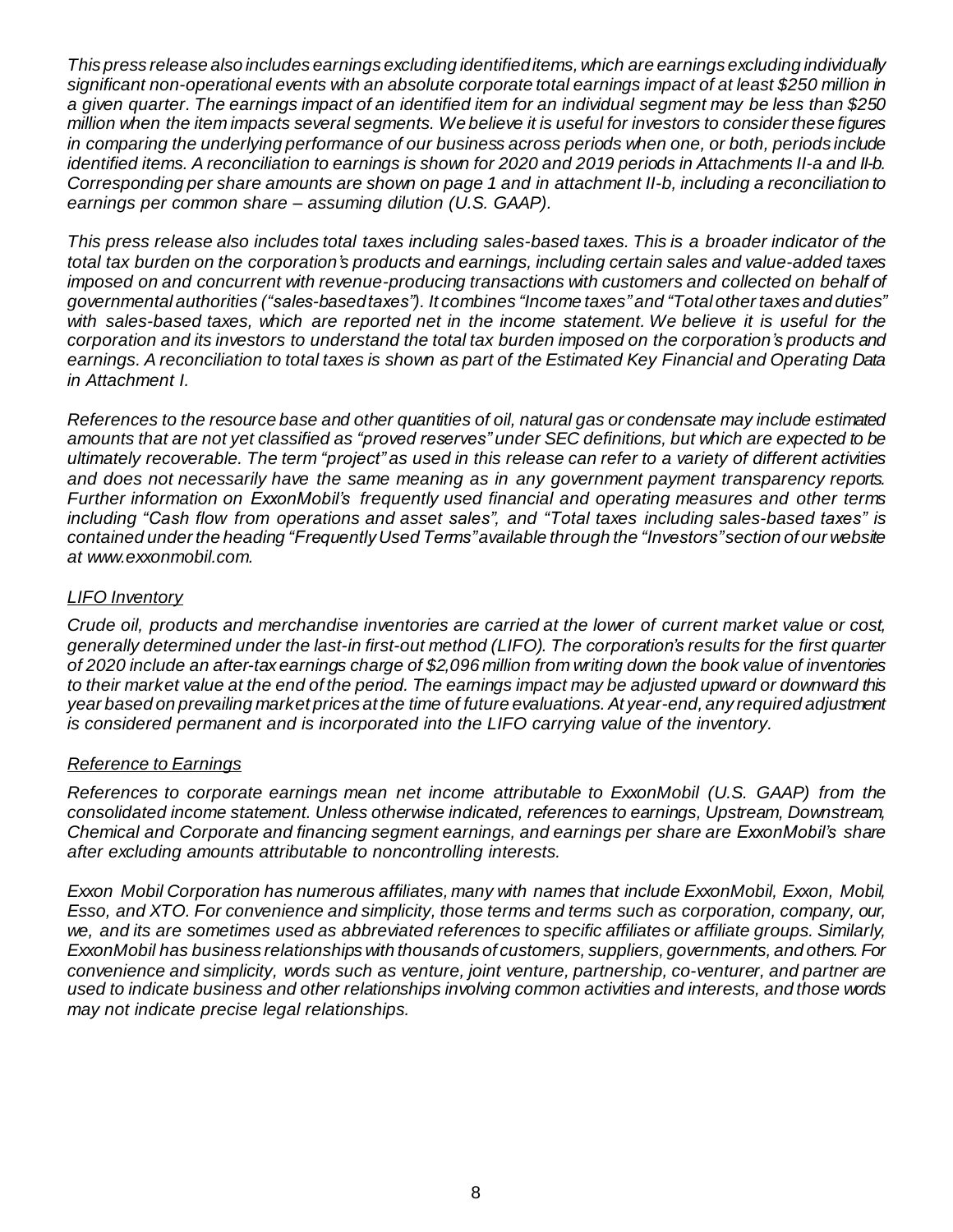**Attachment I**

## **Exxon Mobil Corporation First Quarter 2020**

(millions of dollars, unless noted)

|                                                            | <b>First</b> | First   | Fourth  |
|------------------------------------------------------------|--------------|---------|---------|
|                                                            | Quarter      | Quarter | Quarter |
|                                                            | 2020         | 2019    | 2019    |
| Earnings (Loss) / Earnings (Loss) Per Share                |              |         |         |
| Total revenues and other income                            | 56,158       | 63,625  | 67,173  |
| Total costs and other deductions                           | 56,416       | 59,336  | 60,759  |
| Income (loss) before income taxes                          | (258)        | 4,289   | 6,414   |
| Income taxes                                               | 512          | 1,883   | 684     |
| Net income (loss) including noncontrolling interests       | (770)        | 2,406   | 5,730   |
| Net income (loss) attributable to noncontrolling interests | (160)        | 56      | 40      |
| Net income (loss) attributable to ExxonMobil (U.S. GAAP)   | (610)        | 2,350   | 5,690   |
| Earnings (loss) per common share (dollars)                 | (0.14)       | 0.55    | 1.33    |
| Earnings (loss) per common share                           |              |         |         |
| - assuming dilution (dollars)                              | (0.14)       | 0.55    | 1.33    |
| Exploration expenses, including dry holes                  | 288          | 280     | 357     |
| <b>Other Financial Data</b>                                |              |         |         |
| Dividends on common stock                                  |              |         |         |
| Total                                                      | 3,719        | 3,505   | 3,716   |
| Per common share (dollars)                                 | 0.87         | 0.82    | 0.87    |
| Millions of common shares outstanding                      |              |         |         |
| At period end                                              | 4,228        | 4,231   | 4,234   |
| Average - assuming dilution                                | 4,270        | 4,270   | 4,269   |
| ExxonMobil share of equity at period end                   | 182,079      | 191,222 | 191,650 |
| ExxonMobil share of capital employed at period end         | 244,026      | 234,673 | 240,925 |
| Income taxes                                               | 512          | 1,883   | 684     |
| Total other taxes and duties                               | 7,497        | 8,087   | 8,416   |
| <b>Total taxes</b>                                         | 8,009        | 9,970   | 9,100   |
| Sales-based taxes                                          | 4,485        | 4,985   | 5,205   |
| Total taxes including sales-based taxes                    | 12,494       | 14,955  | 14,305  |
| ExxonMobil share of income taxes of                        |              |         |         |
| equity companies                                           | 460          | 849     | 714     |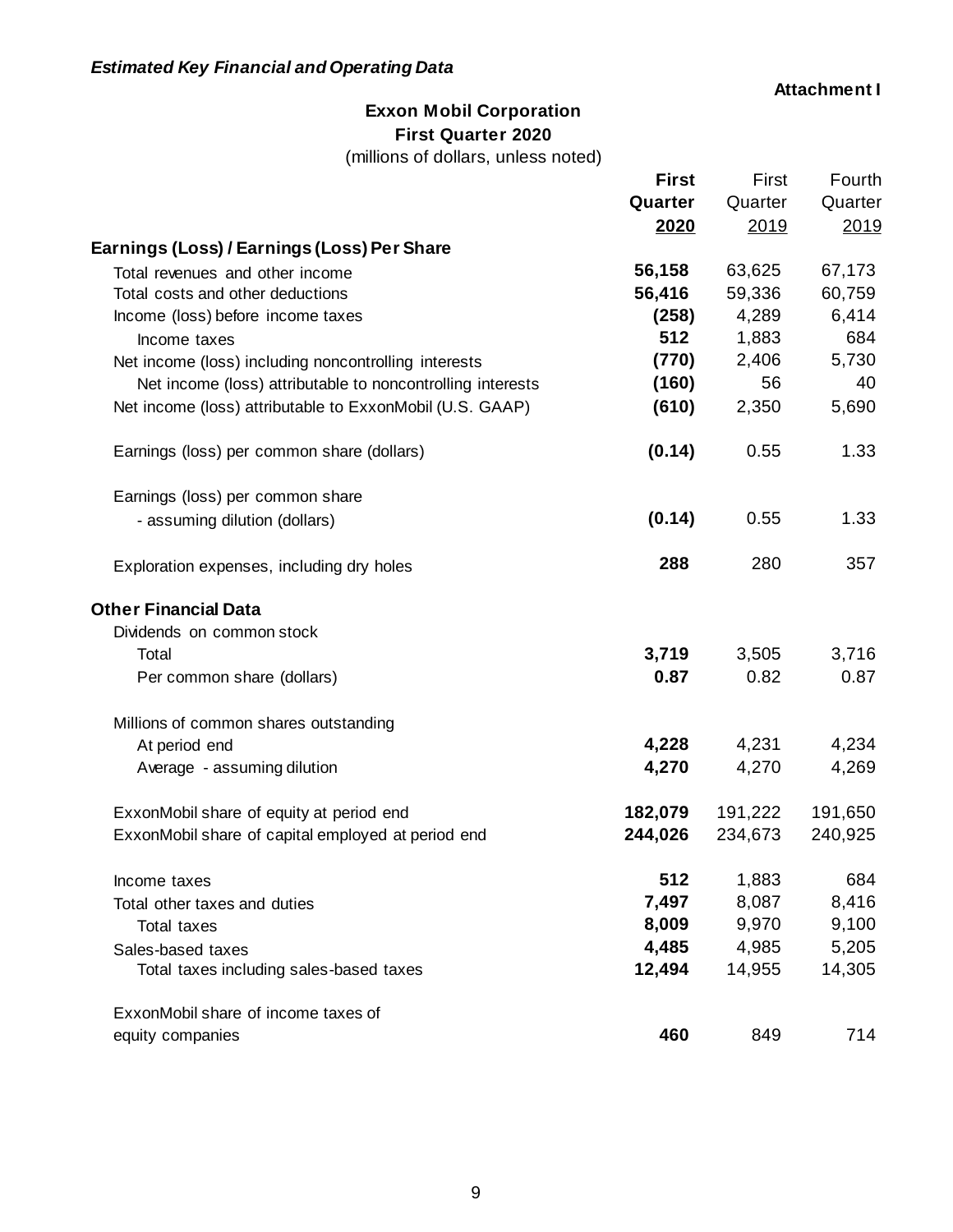## **Exxon Mobil Corporation First Quarter 2020** (millions of dollars)

|                                               | <b>First</b><br>Quarter | First<br>Quarter | Fourth<br>Quarter |
|-----------------------------------------------|-------------------------|------------------|-------------------|
| Earnings/(Loss) (U.S. GAAP)                   | 2020                    | 2019             | 2019              |
| Upstream                                      |                         |                  |                   |
| <b>United States</b>                          | (704)                   | 96               | 68                |
| Non-U.S.                                      | 1,240                   | 2,780            | 6,069             |
| Downstream                                    |                         |                  |                   |
| <b>United States</b>                          | (101)                   | (161)            | 895               |
| Non-U.S.                                      | (510)                   | (95)             | 3                 |
| Chemical                                      |                         |                  |                   |
| <b>United States</b><br>Non-U.S.              | 288                     | 161<br>357       | (2)               |
| Corporate and financing                       | (144)<br>(679)          | (788)            | (353)<br>(990)    |
| Net income (loss) attributable to ExxonMobil  | (610)                   | 2,350            | 5,690             |
|                                               |                         |                  |                   |
| Identified Items Included in Earnings/(Loss)  |                         |                  |                   |
| U.S. Upstream                                 |                         |                  |                   |
| Other Items (Inventory valuation, Impairment) | (360)                   |                  |                   |
| Non-U.S. Upstream<br>Asset Management         |                         |                  | 3,679             |
| Tax Items                                     |                         | -                | 268               |
| Other Items (Inventory valuation, Impairment) | (259)                   |                  |                   |
| U.S. Downstream                               |                         |                  |                   |
| Other Items (Inventory valuation, Impairment) | (411)                   |                  |                   |
| Non-U.S. Downstream                           |                         |                  |                   |
| Other Items (Inventory valuation, Impairment) | (1,531)                 |                  |                   |
| U.S. Chemical                                 |                         |                  |                   |
| Other Items (Impairment)<br>Non-U.S. Chemical | (90)                    |                  |                   |
| Other Items (Inventory valuation, Impairment) | (232)                   |                  |                   |
| Corporate and financing                       |                         |                  |                   |
| Asset Management                              |                         |                  | (24)              |
| Corporate total                               | (2,883)                 |                  | 3,923             |
| Earnings/(Loss) Excluding Identified Items    |                         |                  |                   |
| Upstream                                      |                         |                  |                   |
| <b>United States</b>                          | (344)                   | 96               | 68                |
| Non-U.S.                                      | 1,499                   | 2,780            | 2,122             |
| Downstream                                    |                         |                  |                   |
| <b>United States</b>                          | 310                     | (161)            | 895               |
| Non-U.S.                                      | 1,021                   | (95)             | 3                 |
| Chemical<br><b>United States</b>              | 378                     | 161              | (2)               |
| Non-U.S.                                      | 88                      | 357              | (353)             |
| Corporate and financing                       | (679)                   | (788)            | (966)             |
| Corporate total                               | 2,273                   | 2,350            | 1,767             |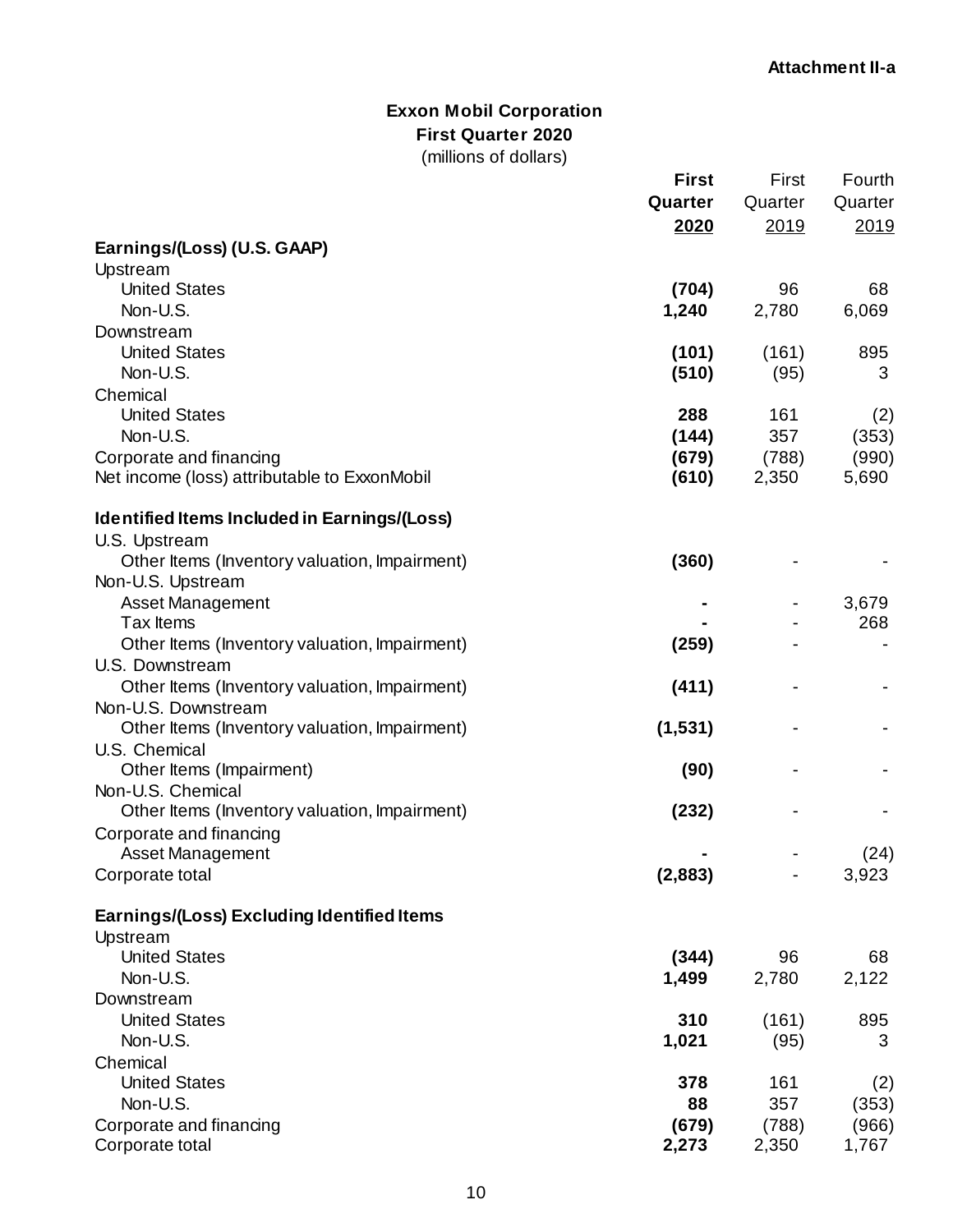| <u><b>\$ Millions</b></u>                                                                               | <b>First</b><br>Quarter<br>2020 | First<br>Quarter<br>2019 | Fourth<br>Quarter<br>2019 |
|---------------------------------------------------------------------------------------------------------|---------------------------------|--------------------------|---------------------------|
| Earnings/(Loss) (U.S. GAAP)                                                                             | (610)                           | 2,350                    | 5,690                     |
| Identified Items Included in Earnings/(Loss)                                                            |                                 |                          |                           |
| Noncash inventory valuation - lower of cost or market                                                   | (2,096)                         |                          |                           |
| Impairment                                                                                              | (787)                           |                          |                           |
| Norway Upstream divestment                                                                              |                                 |                          | 3,655                     |
| Non-U.S. tax item                                                                                       |                                 |                          | 268                       |
| <b>Corporate total</b>                                                                                  | (2,883)                         | $\overline{\phantom{0}}$ | 3,923                     |
| <b>Earnings Excluding Identified Items</b>                                                              | 2,273                           | 2,350                    | 1,767                     |
| \$ Per Common Share1<br><b>Earnings/(Loss) Per Common Share</b><br><b>Assuming Dilution (U.S. GAAP)</b> | (0.14)                          | 0.55                     | 1.33                      |
| Identified Items Included in Earnings/(Loss) Per Common Share                                           |                                 |                          |                           |
| <b>Assuming Dilution</b>                                                                                |                                 |                          |                           |
| Noncash inventory valuation - lower of cost or market                                                   | (0.49)                          |                          |                           |
| Impairment                                                                                              | (0.18)                          |                          |                           |
| Norway Upstream divestment                                                                              |                                 |                          | 0.86                      |
| Non-U.S. tax item                                                                                       |                                 |                          | 0.06                      |
| <b>Corporate total</b>                                                                                  | (0.67)                          | $\blacksquare$           | 0.92                      |
| <b>Earnings Excluding Identified Items Per Common Share</b><br><b>Assuming Dilution</b>                 | 0.53                            | 0.55                     | 0.41                      |

<sup>1</sup> Computed using the average number of shares outstanding during each period.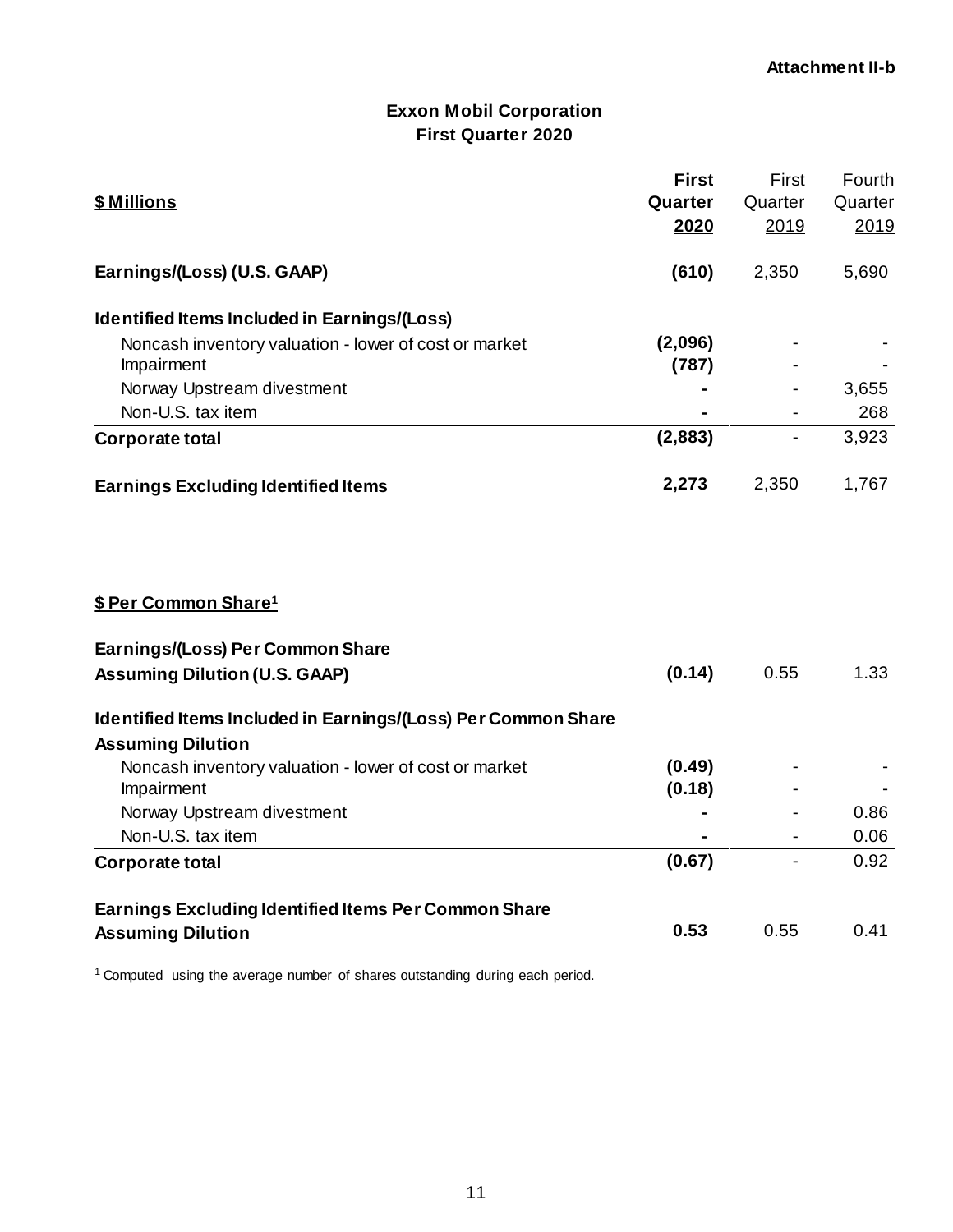|                                                | <b>First</b> | First          | Fourth  |
|------------------------------------------------|--------------|----------------|---------|
|                                                | Quarter      | Quarter        | Quarter |
|                                                | 2020         | 2019           | 2019    |
| Net production of crude oil, natural gas       |              |                |         |
| liquids, bitumen and synthetic oil,            |              |                |         |
| thousand barrels per day (kbd)                 |              |                |         |
| <b>United States</b>                           | 699          | 600            | 665     |
| Canada / Other Americas                        | 558          | 454            | 487     |
| Europe                                         | 30           | 121            | 93      |
| Africa                                         | 360          | 369            | 366     |
| Asia                                           | 795          | 746            | 780     |
| Australia / Oceania                            | 38           | 37             | 45      |
| Worldwide                                      | 2,480        | 2,327          | 2,436   |
| Natural gas production available for sale,     |              |                |         |
| million cubic feet per day (mcfd)              |              |                |         |
| <b>United States</b>                           | 2,825        | 2,712          | 2,713   |
| Canada / Other Americas                        | 317          | 238            | 287     |
| Europe                                         | 1,293        | 2,113          | 1,508   |
| Africa                                         | 7            | $\overline{7}$ | 10      |
| Asia                                           | 3,710        | 3,655          | 3,753   |
| Australia / Oceania                            | 1,244        | 1,199          | 1,224   |
| Worldwide                                      | 9,396        | 9,924          | 9,495   |
| Oil-equivalent production (koebd) <sup>1</sup> | 4,046        | 3,981          | 4,018   |

<sup>1</sup>Natural gas converted to an oil-equivalent basis at 6 million cubic feet per 1 thousand barrels.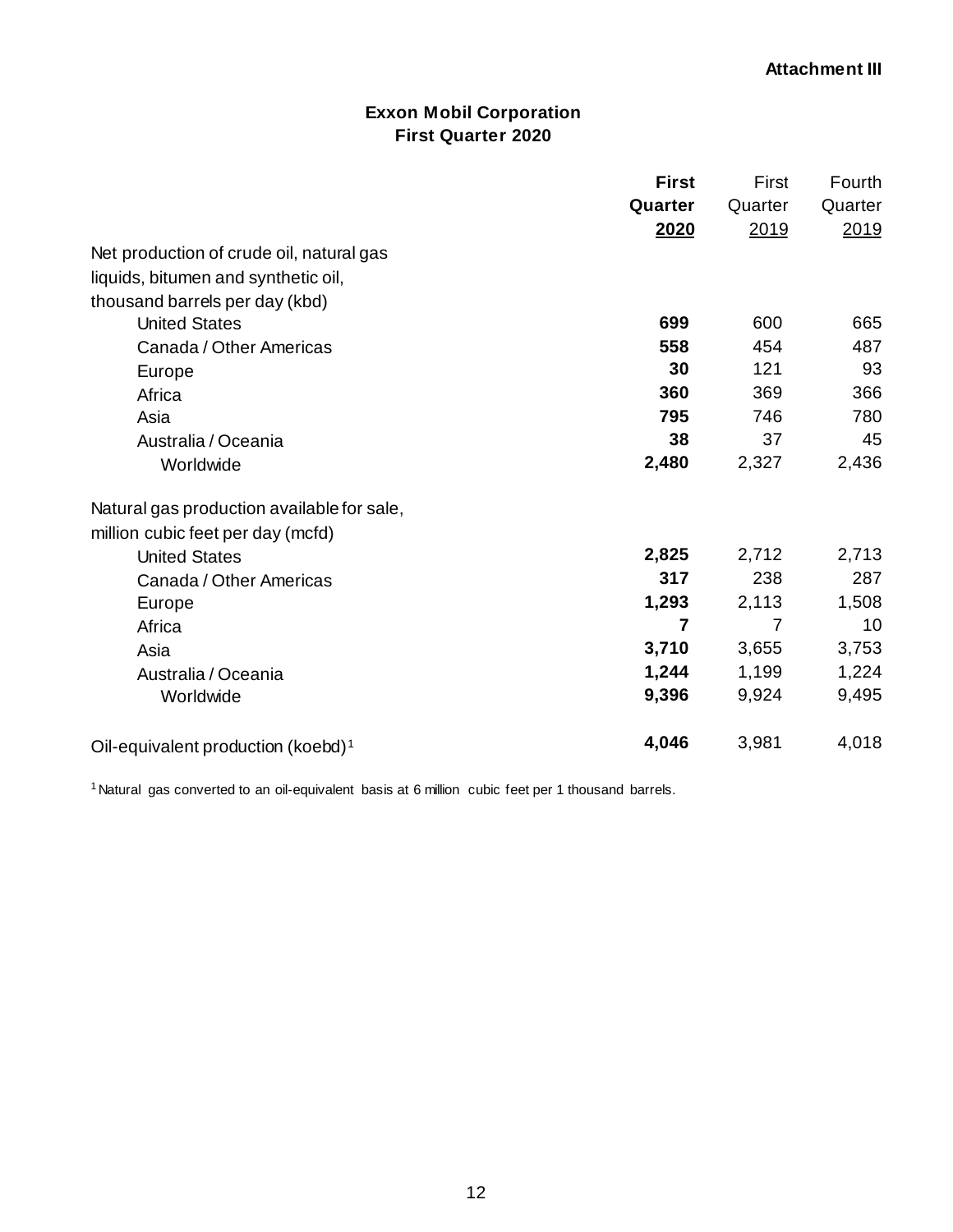|                                | <b>First</b> | First   | Fourth  |
|--------------------------------|--------------|---------|---------|
|                                | Quarter      | Quarter | Quarter |
|                                | 2020         | 2019    | 2019    |
| Refinery throughput (kbd)      |              |         |         |
| <b>United States</b>           | 1,558        | 1,373   | 1,675   |
| Canada                         | 383          | 383     | 322     |
| Europe                         | 1,295        | 1,325   | 1,304   |
| Asia Pacific                   | 637          | 609     | 570     |
| Other                          | 187          | 196     | 182     |
| Worldwide                      | 4,060        | 3,886   | 4,053   |
| Petroleum product sales (kbd)  |              |         |         |
| <b>United States</b>           | 2,231        | 2,210   | 2,356   |
| Canada                         | 456          | 484     | 444     |
| Europe                         | 1,403        | 1,510   | 1,456   |
| Asia Pacific                   | 708          | 749     | 729     |
| Other                          | 489          | 462     | 497     |
| Worldwide                      | 5,287        | 5,415   | 5,482   |
| Gasolines, naphthas            | 2,122        | 2,149   | 2,276   |
| Heating oils, kerosene, diesel | 1,867        | 1,914   | 1,903   |
| <b>Aviation fuels</b>          | 383          | 386     | 399     |
| Heavy fuels                    | 256          | 299     | 217     |
| Specialty products             | 659          | 667     | 687     |
| Worldwide                      | 5,287        | 5,415   | 5,482   |
| Chemical prime product sales,  |              |         |         |
| thousand metric tons (kt)      |              |         |         |
| <b>United States</b>           | 2,195        | 2,322   | 2,294   |
| Non-U.S.                       | 4,042        | 4,450   | 4,275   |
| Worldwide                      | 6,237        | 6,772   | 6,569   |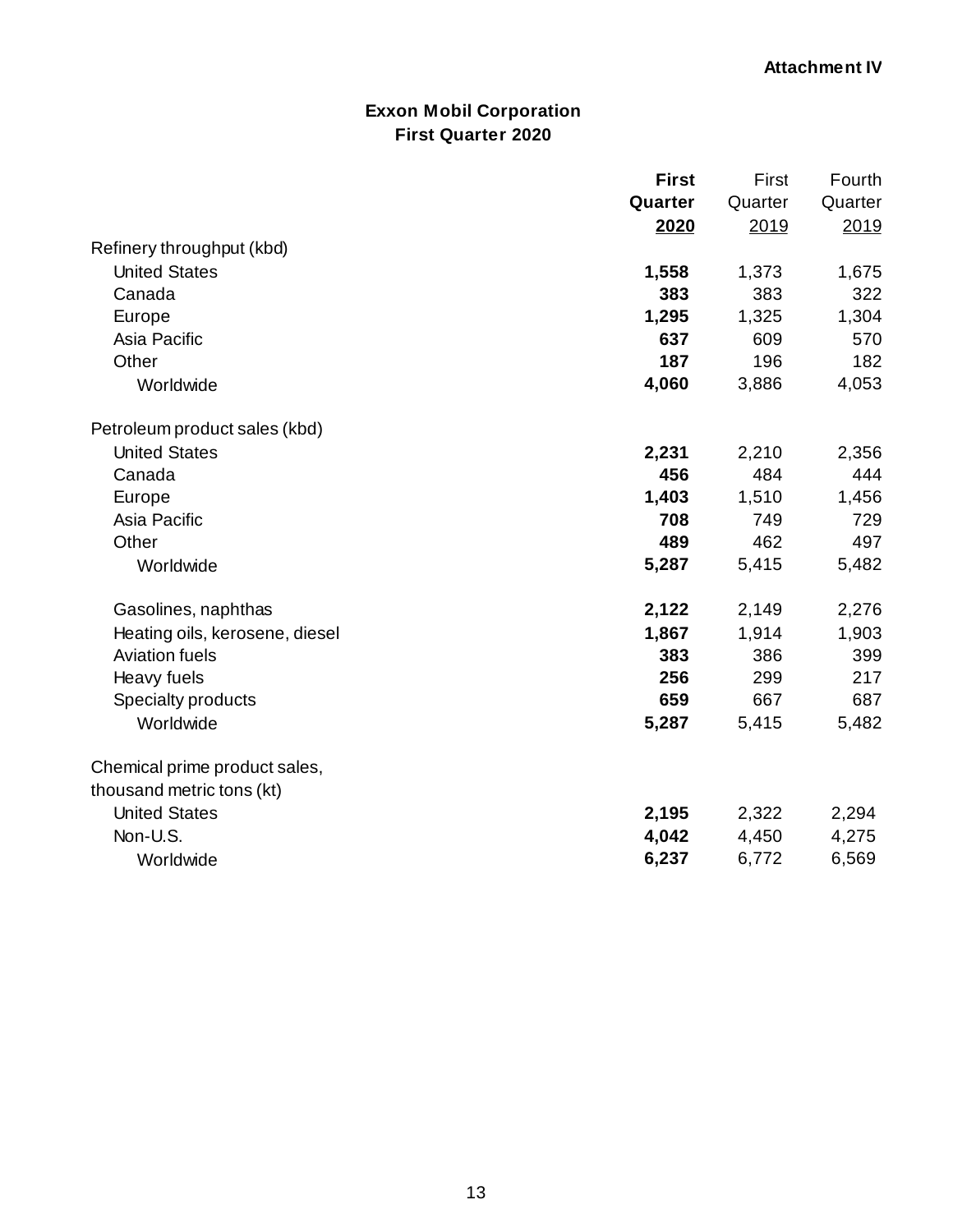(millions of dollars)

|                                                                        | <b>First</b><br>Quarter | First<br>Quarter | Fourth<br>Quarter |
|------------------------------------------------------------------------|-------------------------|------------------|-------------------|
|                                                                        | 2020                    | 2019             | 2019              |
| <b>Capital and Exploration Expenditures</b>                            |                         |                  |                   |
| Upstream                                                               |                         |                  |                   |
| <b>United States</b>                                                   | 2,798                   | 2,548            | 2,848             |
| Non-U.S.                                                               | 2,328                   | 2,813            | 3,243             |
| Total                                                                  | 5,126                   | 5,361            | 6,091             |
| Downstream                                                             |                         |                  |                   |
| <b>United States</b>                                                   | 747                     | 414              | 725               |
| Non-U.S.                                                               | 487                     | 415              | 635               |
| Total                                                                  | 1,234                   | 829              | 1,360             |
| Chemical                                                               |                         |                  |                   |
| <b>United States</b>                                                   | 597                     | 552              | 786               |
| Non-U.S.                                                               | 185                     | 144              | 213               |
| Total                                                                  | 782                     | 696              | 999               |
| Other                                                                  | 1                       | $\overline{4}$   | 10                |
| Worldwide                                                              | 7,143                   | 6,890            | 8,460             |
| Cash flow from operations and asset sales                              |                         |                  |                   |
| Net cash provided by operating activities                              |                         |                  |                   |
| (U.S. GAAP)                                                            | 6,274                   | 8,338            | 6,352             |
| Proceeds associated with asset sales                                   | 86                      | 107              | 3,092             |
| Cash flow from operations and asset sales                              | 6,360                   | 8,445            | 9,444             |
| Changes in operational working capital                                 | 942                     | (2, 257)         | 1,641             |
| Cash flow from operations and asset sales<br>excluding working capital | 7,302                   | 6,188            | 11,085            |